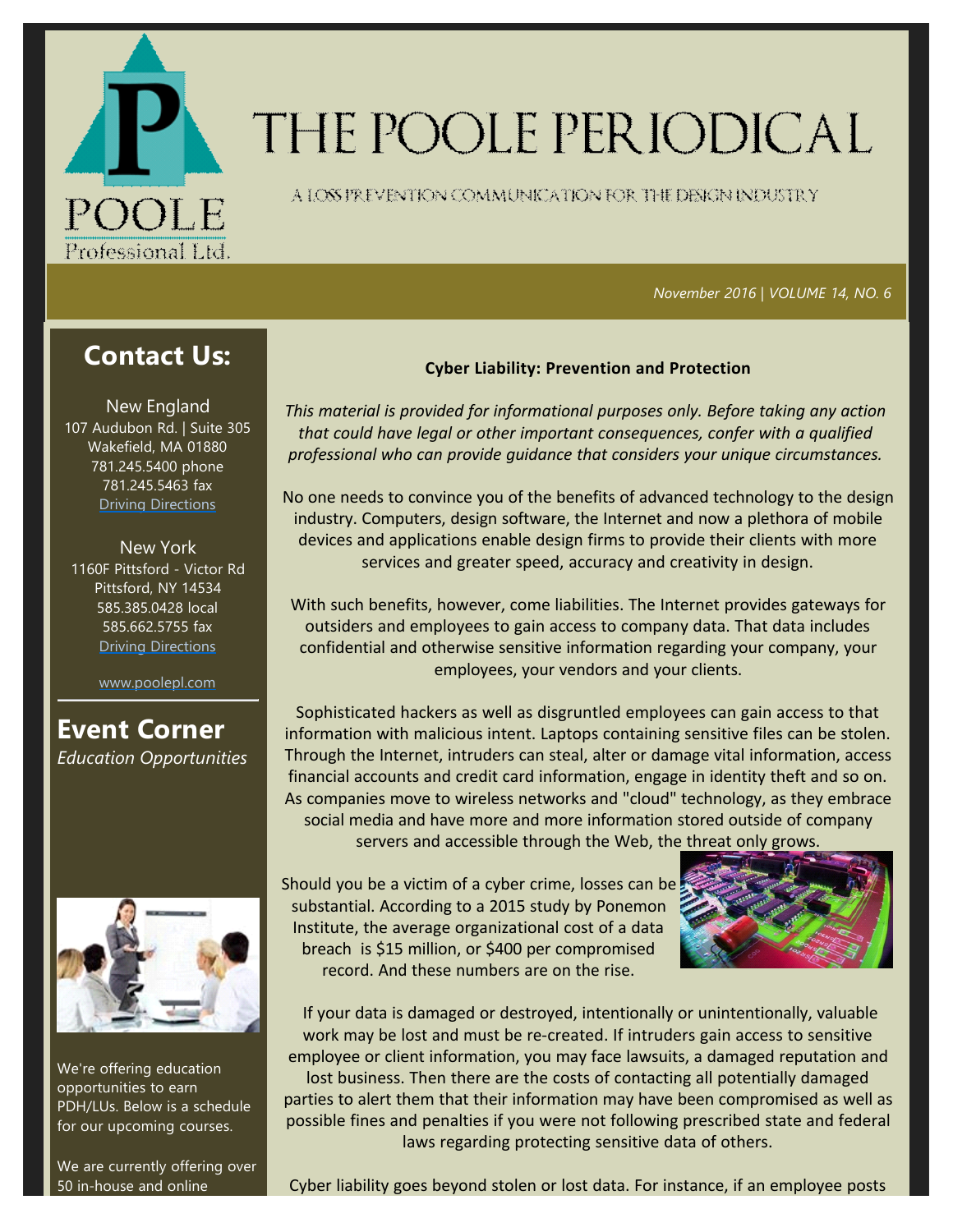educational programs. Please contact your account representative to discuss these risk management opportunities.

# **For Your Information**

- The 800 number no longer connects to the New York office. Instead please dial 585-385-0428. We apologize for any inconvenience.

- NYSDOT now accepts the Acord Form.

-READ MORE about the recent changes in issuing New York certificates of insurance.

# **Client Kudos**

Trudell Consulting recently completed a revolutionary industrial repurposing project in Jericho, Vermont. TCE worked alongside Gardner-Kilcoyne Architects to convert a former truck maintenance garage into an expansive, highly efficient and locally owned market that has recently opened for business. The Jericho Market will serve as a cornerstone of the Sawmill Redevelopment project, an initiative to revitalize Jericho's village center.

false and damaging information about a competitor on your Website, your company may face a charge of libel or slander. Likewise, an overzealous claim on your Website about the quality of your company's services may raise your standard of care and lead to an E&O claim from a dissatisfied client.

To limit cyber liability and data loss requires a two‐pronged approach. First, implement policies and practices that reduce the chances of cyber losses and limit the damages should a breach of security or other liability occur. Second, have adequate insurance coverage in the event you are a victim of a cyber liability and your employees, your vendors or your clients claim losses due to company actions.

## **Company Policies and Procedures**

Every company should establish and enforce cyber security policies. Identify the major types of critical information contained in your computer system and what safeguards are in place to protect them. Classify this data according to usage and sensitivity. Limit employee access to important files on a need-to-know basis. Set policies for the use of the Internet and email on company equipment and premises. Prohibit employees from downloading unauthorized software on company

equipment. Limit who has authority to post information on the company Website or social media.

One often overlooked source of liability is the company photocopier. Copiers that are networked via the company's computer system are particularly vulnerable if sensitive documents are stored in their hard drives.



Make sure all company computers have up‐to‐date anti‐virus software. Enforce a password protection policy and ensure all ID and password combinations are regularly updated. Make sure access to company computers and networks are denied as soon as an

employee quits or is terminated from employment. Update vital passwords immediately.

Inventory and account for all company computers and software. Set policies limiting the types of files that can be stored on laptops, flash drives, discs and mobile devices that regularly leave the premises. Identity information is especially sensitive and should be safeguarded in the company network. Make sure software licensing agreements are enforced.

Use battery backup systems and surge protectors to protect against electrical problems. Regularly back up data, preferably to a secure offsite location.

Establish an emergency response plan in the event of lost or stolen data. Include employee procedures for computer operations after a data loss incident occurs. This will greatly improve the chances of recovery.

Have your IT staff regularly test your security measures and review log files looking for signs of attempts to breach your network. They should ensure all backup systems are operating according to plan.

Consider having an outside IT consultant perform a security audit on your offices. They can help you develop a sound security plan that can substantially lessen the chances of a security breach by outside hackers and inside workers.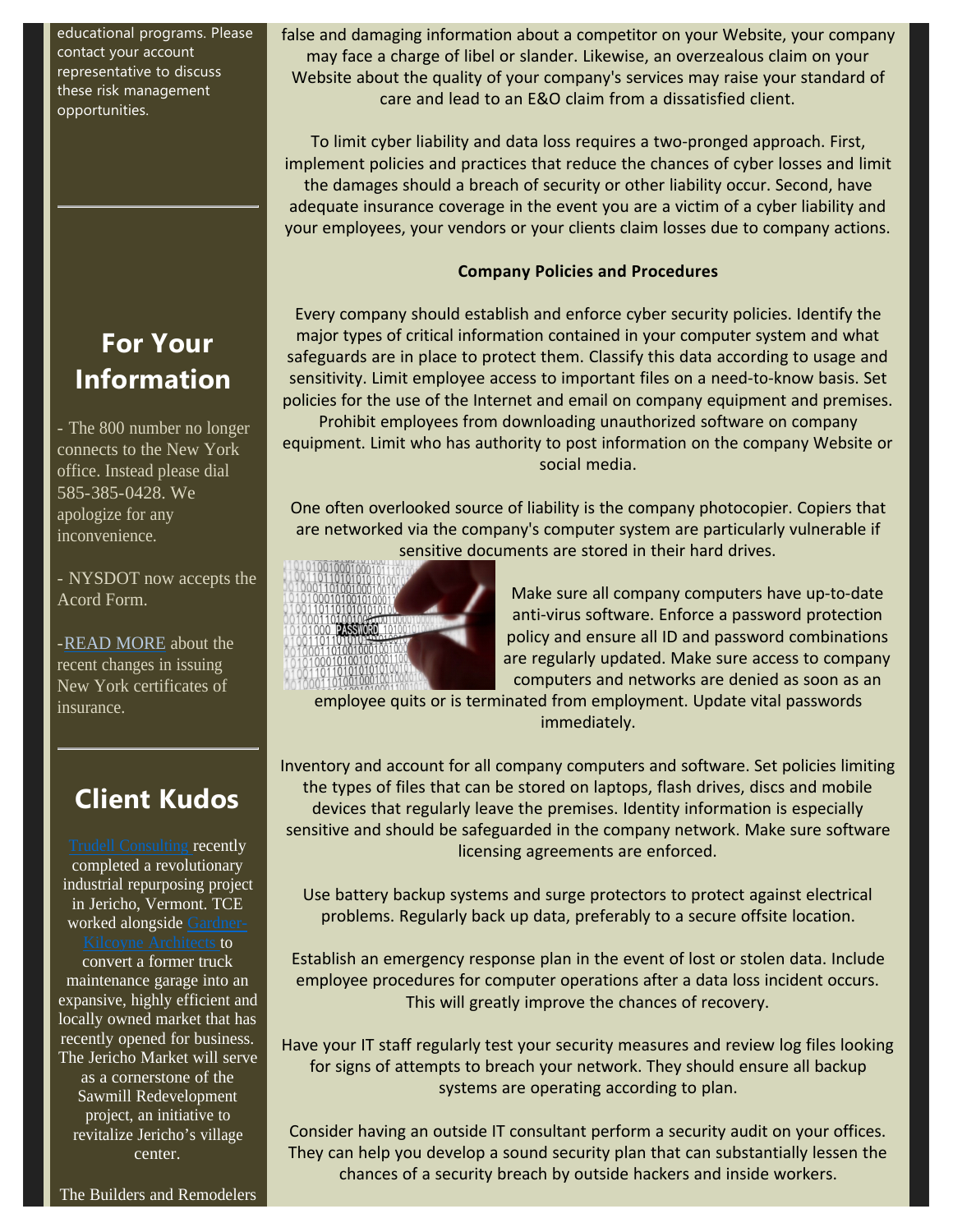Association of Greater Boston recently announced their 2016 PRISM Awards. Many of our insured firms were honored with silver or gold recognition across various categories. Please access the link below to observe the impressive work of your colleagues.

On Demand Webinars from XL Design Professional



"Managing Scope Creep & Other Project Changes "Plan the work, then work the plan."



#### **Cyber Insurance**

No cyber security plan can eliminate all liability risks. Fortunately, there are now insurance products that specifically cover cyber risks.

Cyber liability policies cover both third parties (your clients and vendors, for example) and first parties (your company). Specific policy provisions will differ with each insurance company offering such coverage, but they typically include:

**Network and Data Security**. This covers damages to third parties due to compromised identity or financial information, privacy leaks, transmission of computer viruses, blocked access or "denial of service" for authorized users, and failure to notify third parties of a security breach (where required by law). Many policies also cover paper documents as part of data security.

**Electronic Media Liability**. This covers damages from personal injury, domain infringement, copyright violation, and similar claims due to information published on a company Website or via email or social media.

**Security Breach Remediation and Notification Expense**. Costs covered include forensic and legal fees incurred to determine whose information was affected, the cost of notifying those parties, establishing a call center for third party inquiries and credit monitoring.

**Computer Program and Electronic Data Restoration Expenses**. This coverage applies to expenses incurred to restore your data and equipment lost or damaged due to a computer virus, rogue employee theft, or hackers.

**Computer and Fund Transfer Fraud**. Policies cover your direct loss of funds, securities or other property due to someone gaining unauthorized access to your computer system.

**Extortion**. This covers costs incurred due to a credible threat from a third party to destroy your data or computer system, disclose third‐party information, etc.

**Regulatory Defense Expenses**. This coverage applies to any fines imposed as a result of your company violating government rules regarding identity protection and security of third‐party information.

**Public Relations Expenses.** Such coverage offsets costs you incur for PR services needed to mitigate negative publicity due to cyber liability.

**Business Interruption and Extra Expense**. This covers income lost and expenses incurred due to a disruption of your computer operations.

#### **Let Us Be of Help**

*Over the past few months we have seen multiple firms fall victim to cyber attacks. Unfortunately, it seems that no firm, regardless of size, is insulated from becoming a cyber target. If you would like to receive a quote for this valuable coverage, please fill out the application that can be found on our website under the resources tab and send it to your account representative. As always, please feel free to reach out if you have any questions at all.*